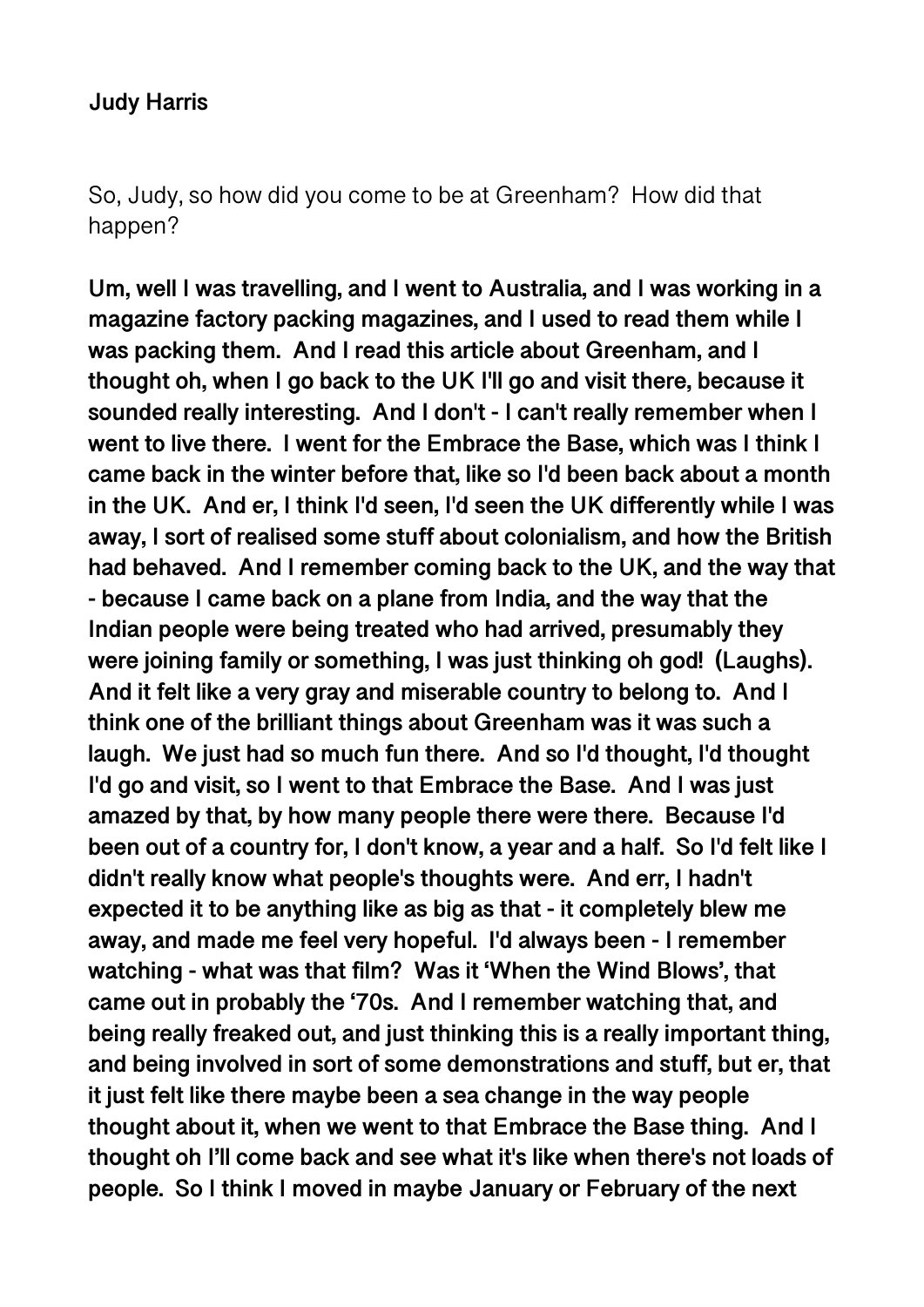**year, I moved to Yellow Gate. And I found it quite difficult to start with, because it felt like it was quite a tight group. And I've not really been there before. And I think the day that I arrived, some women had just got out of prison. I don't know what, what action that was. But it gradually started to feel more like a place to be, and as Jane was saying, it was just amazing. The different people that you met there, because she was an amazingly politically aware person for a 17 year old, but I don't think I was for someone my age. But I just learned so much stuff from just listening to what people were saying about how the nuclear industry worked, and how that related to nuclear weapons, and the whole militarisation thing. And there were some people who were very, very well informed, like Rebecca Johnson, who would just be talking and just be able to quote, loads and loads of stats and stuff, and you'd be like! And it felt like a very exciting and creative place to be, and like there was some alternative being made there. And that felt like, oh well maybe this country is quite an exciting place after all, which was really great.** 

So you'd had quite close together an experience of thinking I'm not - I don't, I don't want to be part of this place, or I'm not sure what kind of a country is and then, yeah, okay, this, this is...

**Yeah, yeah. I mean, I think I was in my head was in a bit of a state of flux, because I'd travelled around and seen people living in lots of different ways, and seen poverty in a way I'd never seen it before, because I was privileged, middle class kid. And I think that all made me very ready to be there, at that particular time in my life. I didn't have any kids or any responsibilities. I hadn't got a job to give up. So it was really easy for me. And I thought I'll go there for a little bit. I didn't think I was going to go there and live there. And because I'd been working in Australia, I could go and sign on in Newbury, so I had got an income to live on. So I could stay there. And then I was like, I don't know there just seemed to be so much to do there always. It was like, there was always stuff happening and...** 

How old were you at the time?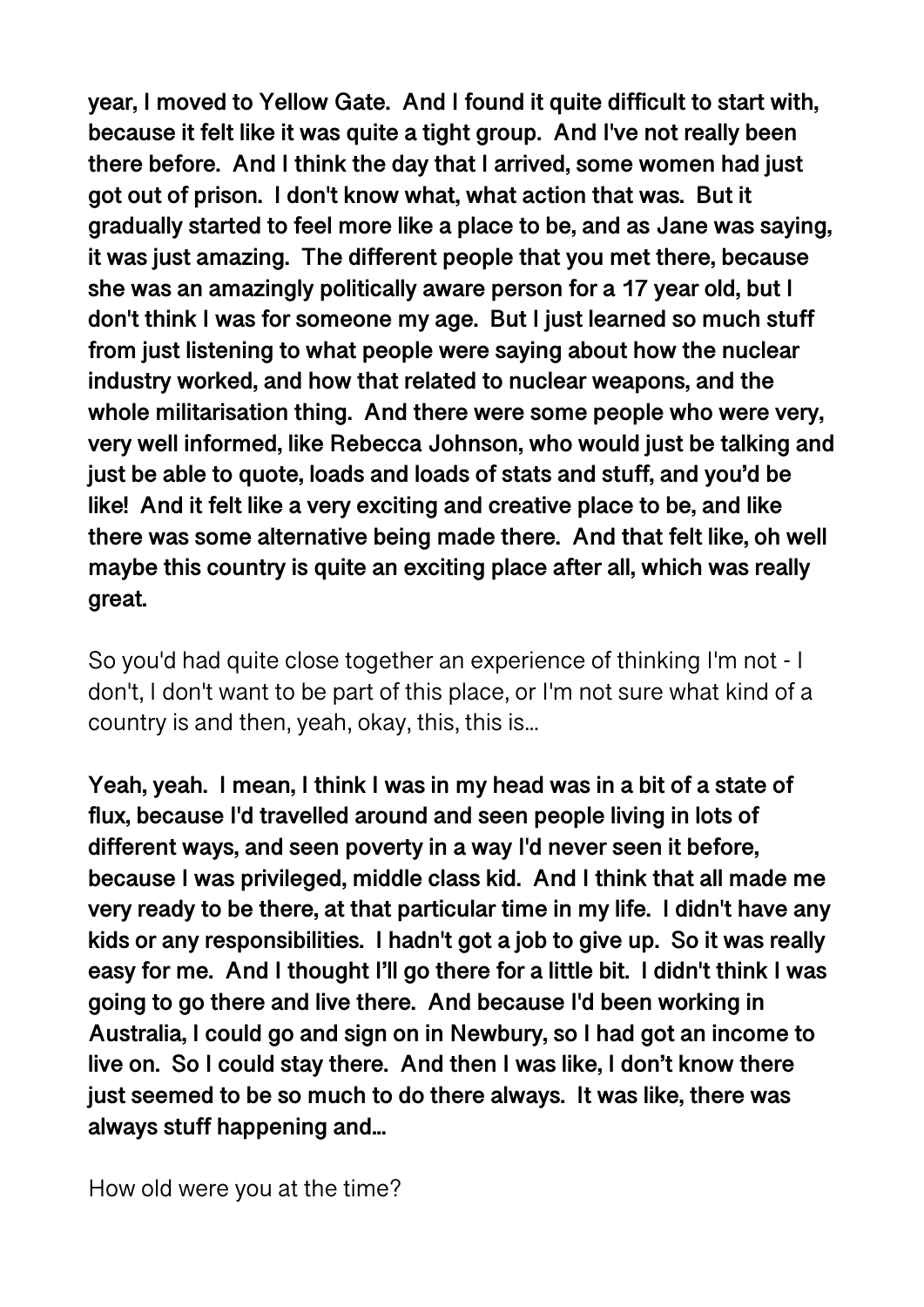## **Er, I think I was probably about 24. Something like that, I'm so crap on dates and, when was that Embrace the Base - was that '82?**

I think that was '82.

## **'82. So I'm born in 1957. So (counts to self), 25. Yeah.**

So and did your parents not mind what you were doing? Or anyone else?

**Well, I suppose for my parents, it was probably like oh, well, she's safe back in the UK now, because I'd been all over the place. And in those days, you didn't ring up, or you know, you got a letter sent poste restante, or something. So I think probably it felt to them, probably - oh well, she's back and whatever. I mean, I think they probably would have preferred it if I had come back and got a job, but I mean, they, I think they were a bit - my sister got involved in it as well. So that probably was a bit of a (laughs), er, you know, I think, well, after I was there for a while, it probably felt more of a thing. And I think it did freak them out when I went to prison, and it freaked them out when my sister got arrested, I think, but not in an awful way. I mean, they were very supportive from a moral point of view, but I don't think (laughs) - they never came visited.** 

Hoping that perhaps it might stop if it wasn't encouraged, maybe?

**Yeah, I think they kind of just were a bit nonplussed by it, really. Err. Yeah, I mean, I don't know. They didn't express to me anything like 'Don't you think you should stop living there anymore?', or anything like that. But I'm sure they hoped that that would happen. (Laughs).** 

And so do you remember where you - you just turned up at Main Gate - Yellow Gate?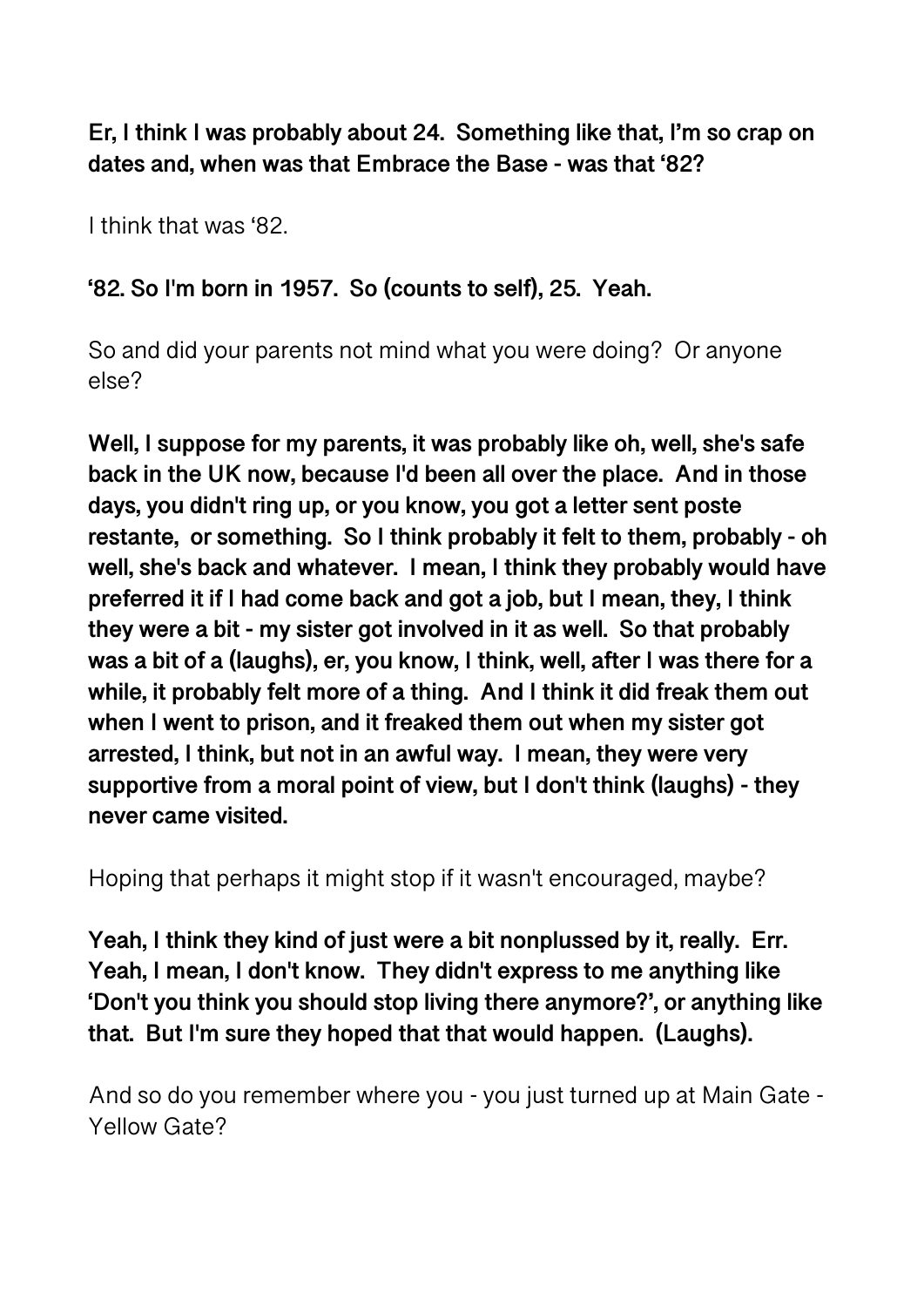**Yeah, I think I had a tent. I can't really remember, I know, I know at some point I had an orange tent that was on the right as you went up the main road, and then that got - then I moved out of that and I made a bender down in the woods. And then that that tent did get fire bombed at one point, because people used to come from Newbury, and they'd like usually just shout abuse and stuff, but occasionally they'd drive up and throw burning things, and that tent got burned down. But I think that was later because I think - I don't know - I know that bender was where Sarah had Jay, because she wanted to have him in that bender because it was quite hidden. Although it was pretty close to the road, it was quite hidden by trees and things. So I wasn't living in it at that point. And um...** 

So do you want to tell us a bit about Sarah and Jay?

**Well, Sarah was, I mean she would have been there, I don't know, she was there when I got there. I don't know she was - and she was pregnant, and she really wanted to have the baby at camp - that was really important to her. Which she did do, and the midwives were great about actually because they you know, they were like 'Oh yes, I think we can manage in here you know', in this bender like the size of a peanut. But they were like 'Yeah, yeah, we just need to make sure that it is hygienic' (laughs).** 

And they'd just come.

**They must just have been the bog standard...** 

Duty midwives from Newbury?

**Because they had like normal midwife uniforms on, as far as I remember. And err...** 

I bet they were loving it.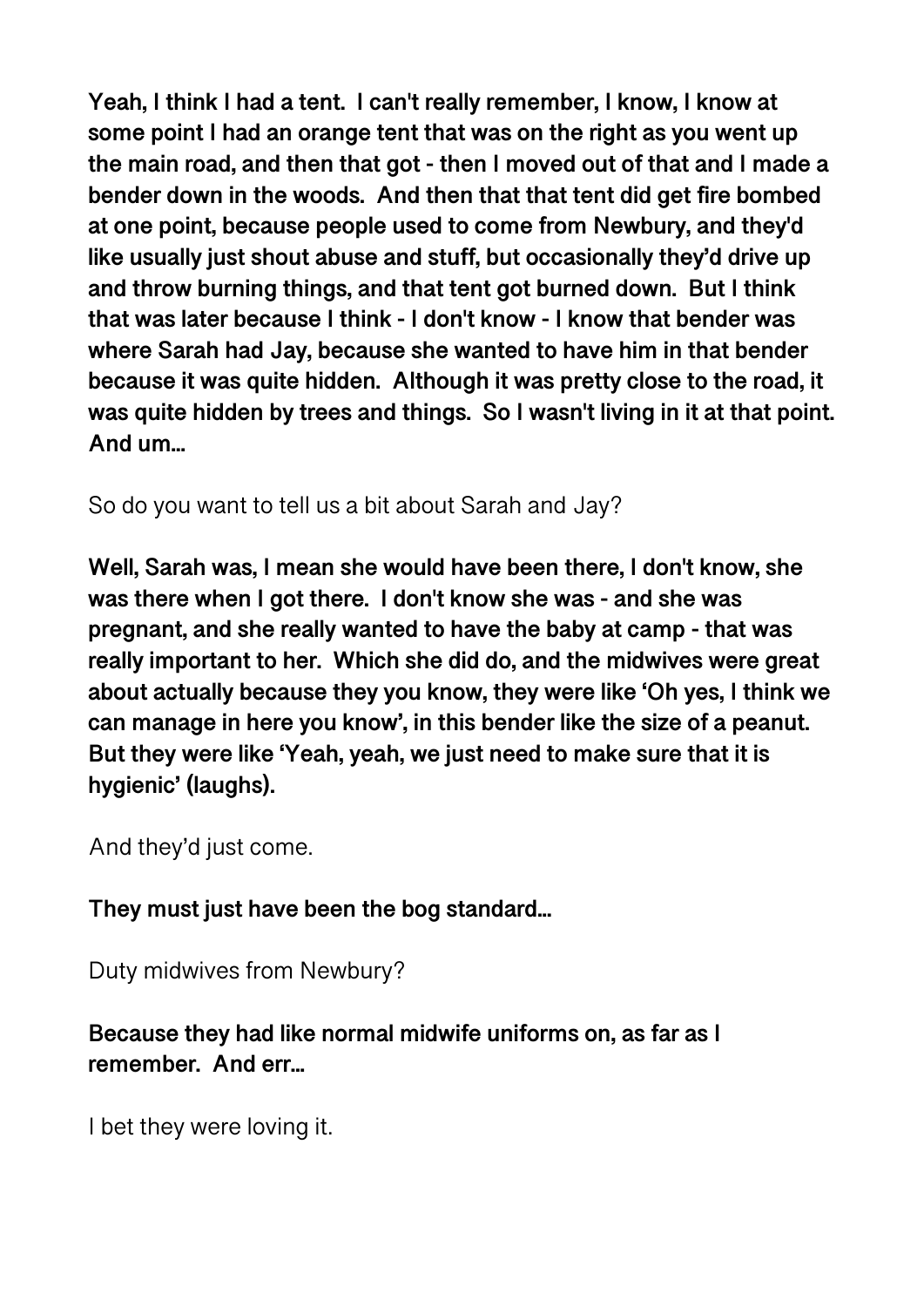**Well, I suppose. Yeah. And then I think when she had him, she did go somewhere else, because they were worried about him getting cold at that point. But yeah, it's amazing, isn't it? I mean at the time, you know, it wasn't really on my radar that whole pregnancy and giving birth. I just sort of thought oh yeah, if that's what she wants! (Laughs).** 

They probably thought she's going to do this anyway. We should be there.

**I think they were kind of a bit into it! (Laughs). And she was really lovely Sarah. She was very softly spoken, but a very determined person. She was great at discussing things with people, because she never got aerated. She was always really 'But don't you think this?' I can remember sitting around the fire, discussing things with - because loads of journalists used to come all the time, at that point to Yellow Gate. And oh god, you know they were always - it was always very difficult to engage the actual person, because obviously they're looking for a story, or looking for a person who's going to pronounce on the camp's opinion, rather than engage with you on a personal level about what you think and what they think. I can - I think that was one of the things that I learned a lot about when I was at Greenham - just about how the press works, and how stories get changed, and the way that - I can really remember one time when um, Sarah Hipperson was ranting at some journalist - like she just went off on one, and was just like talking at him for about 5 minutes without stopping for breath, just making point after point after point after point. And then she stopped, and he said 'Okay. Can you say that again for the cameras?' (Laughs). Like as if she hadn't said it already, because the camera wasn't on, and he didn't need to engage with it in any way. It was like very interesting to me all that stuff, about how the media worked.** 

So did you feel like er, the, so I think a lot of women have felt it was like a an enormous education. Did it feel like - did you feel like ooh, I don't really know what's going on here?

## **At the camp?**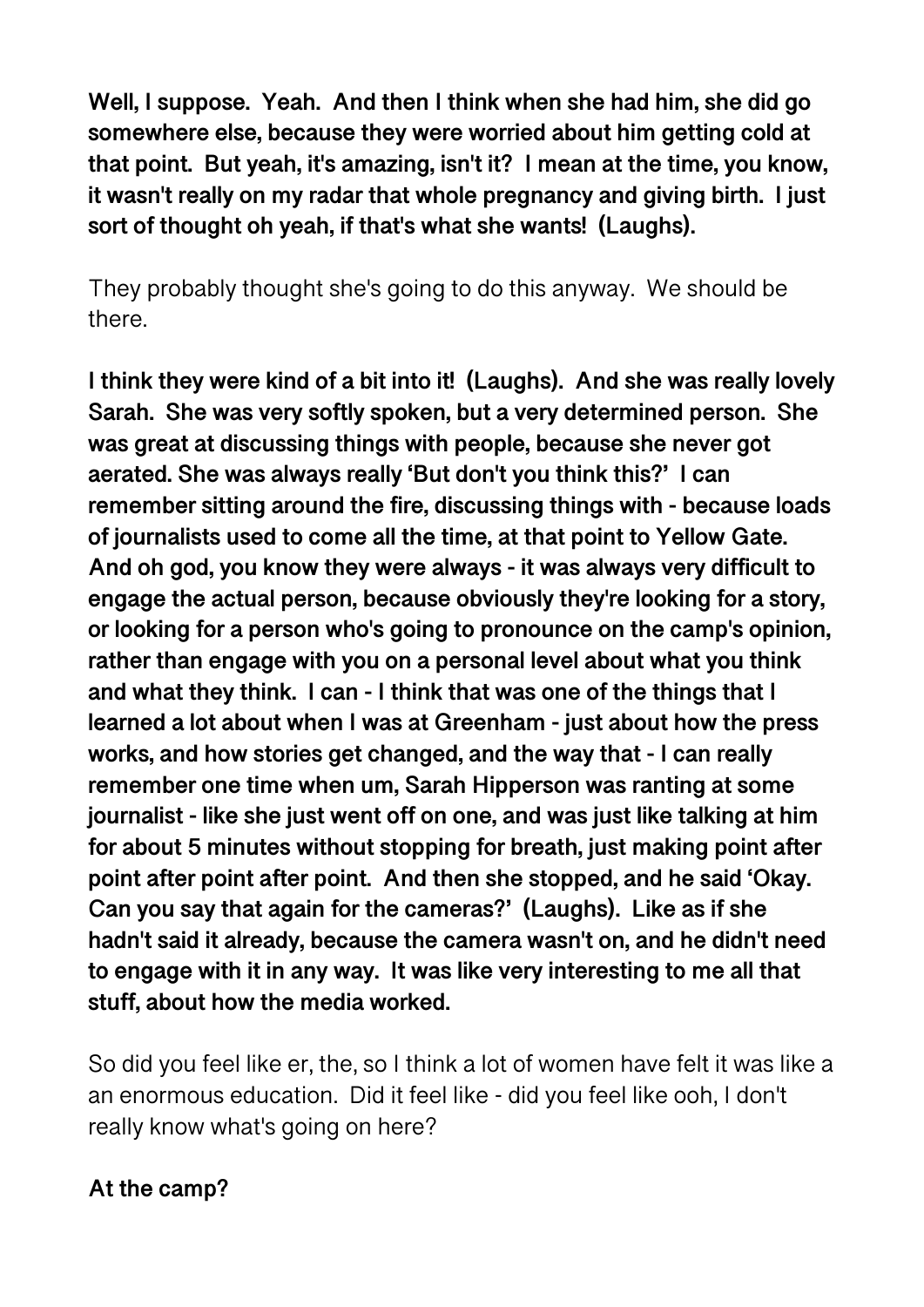Generally, did you feel like you knew less, or that you had other experiences - about what was going on with the bigger politics, or even at the camp?

**I think I definitely knew a lot less than some women there. There were some women there who were very, very informed about stuff. And got like, like, knew the whole kind of strategy of the American Air Force, and knew what the British strategy was supposed to be, and had actually gone and read stuff. Err. But I suppose I felt like, I felt powerful when I was there. And I think I was at a point in my life where I felt like well, I could do anything I wanted to do. Um. And that helped that. I'd felt like I was learning all the time. I don't think I felt like I didn't know what was going on. I mean, I knew what I was there for. But it's not a situation I'd ever been in anything really like that before. Just that whole way of trying to work out ways to get a message across, in a situation where that was quite hard. (Laughs). I mean there was some very, there was some very funny - there was a lot of joking about it, which was really great, but also that moved into the way that we did things. So I remember, I remember spending a long time one day making a sign to put up, because they had a sign on the inside of their gate that said, what the American kind of - I don't know what it would be - it was like their kind of mottos, USAF mottos on this thing. And it was all about honour and being quick to react, or something - I can't really remember. And I remember spending a long time trying to mix some paint so it looked similar to theirs, and making one for us that said some different things. And (laughs), I remember one - I don't know who that was meant to be for, you know what I mean? Because it's like once you got up to that point at the gate, it was only Americans going in, so they're unlikely to change their minds. But there was this one woman Jane - I can't remember - Jane might remember. She was older and she had a van. And err, she had this idea that on um, (laughs) American Independence Day, I think it was, or maybe it - I can't remember whether there was a Martin Luther King Day at that point, but anyway, she got this old ghetto blaster thing. And she got that speech 'I Have a Dream speech', on this thing. And she put it up really, really loud so that**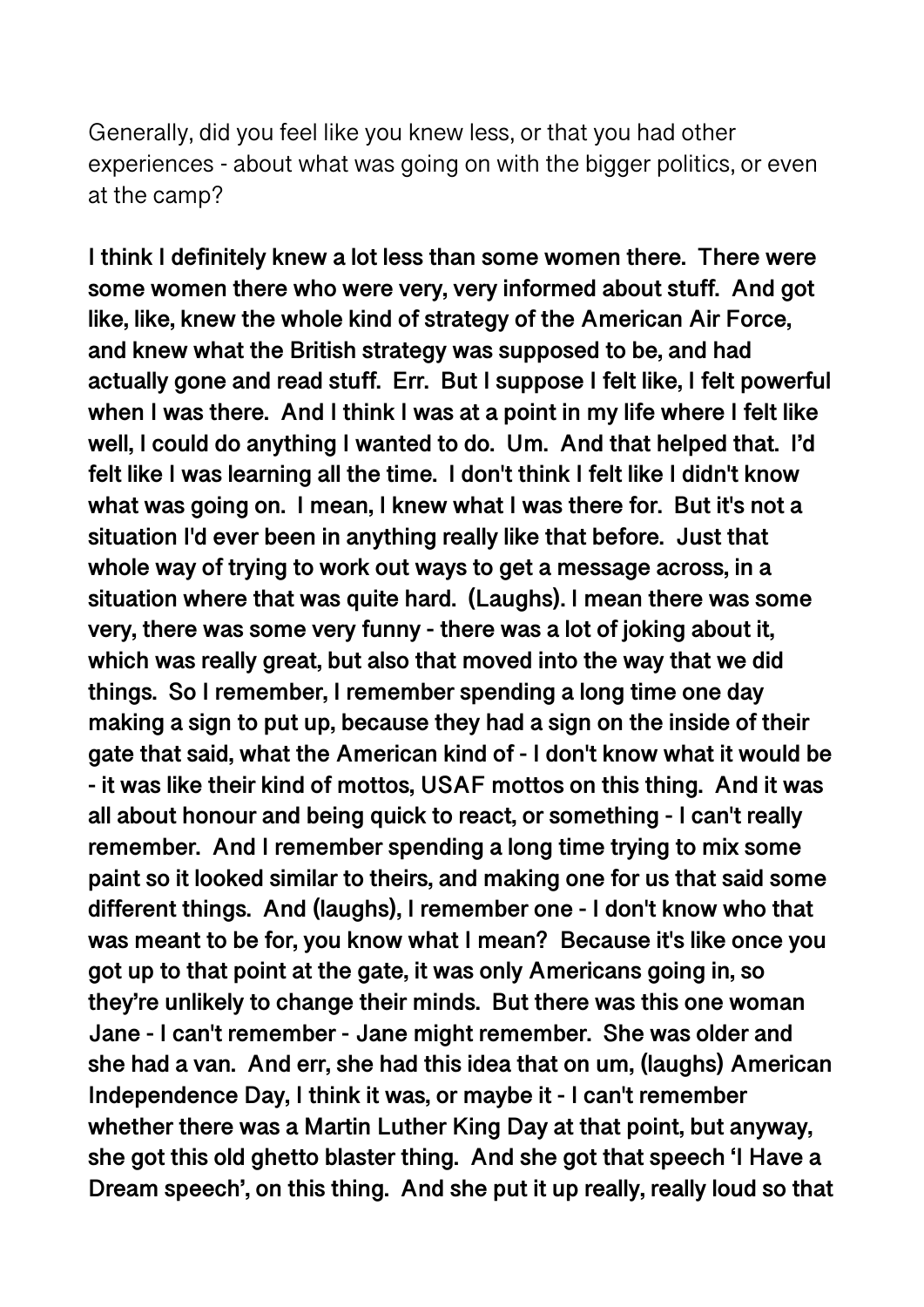**when they slowed down at the gate to show their ID, they had to hear this speech, but you couldn't really hear it at all, it just went (shouts loudly) 'Arrghghhghheeeghghghhehghghgg'. And it went on for all of like half a day she had this thing on, until her van batteries are virtually drained. Just going (shouts loudly) 'Eeeruughgghhghhghaah'. (Laughs). But, I mean, we all had our own kind of little things that we thought oh, I'm going to do this today. (Laughs). God!** 

Do you got any sense of where that kind of symbolic - it's like a lot of, a lot of the actions were was symbolic, art and were funny.

**Yes. Well, there was a lot, I think it was a - I felt that some of the best actions were when they just totally took the piss out of that whole idea of, you know, British militarism, and the state, and which is all totally connected with a colonial history, and men prancing about in ridiculous clothes and all that stuff. That to take it all seriously, I mean, it is really serious, but that isn't what's serious - what's serious is people dying, or not having enough food, because we're spending money on that stuff. But I think also it's quite good if you're frightened, if you make a joke out of something - that really disempowers it.** 

I'm just thinking that you know, saying I haven't really experienced this before, and so then I'm listening and I'm thinking, well, has there ever been anything like it before or after, really? For that mix of learning, and also then just thinking about, you know, where does that mixture of art and, and humour and um, symbolism in the actions - and you said taking the piss - as I was set hearing that, I was thinking well, is it is it really because this is although there's all the other politics, this is all women over here, and those are all men over there. And that's part of the, the store of things we have to deal with masculinity.

**Yeah. Yeah. Yeah, I think that's true. And, I think that I have felt like there's been echoes of that in things - like there's a peace group in Sheffield that as it happens is mostly women, that has got some sorts of those ideas about making stuff that will show an idea, which often turns out to be making stuff in traditionally women's crafts ways, which are,**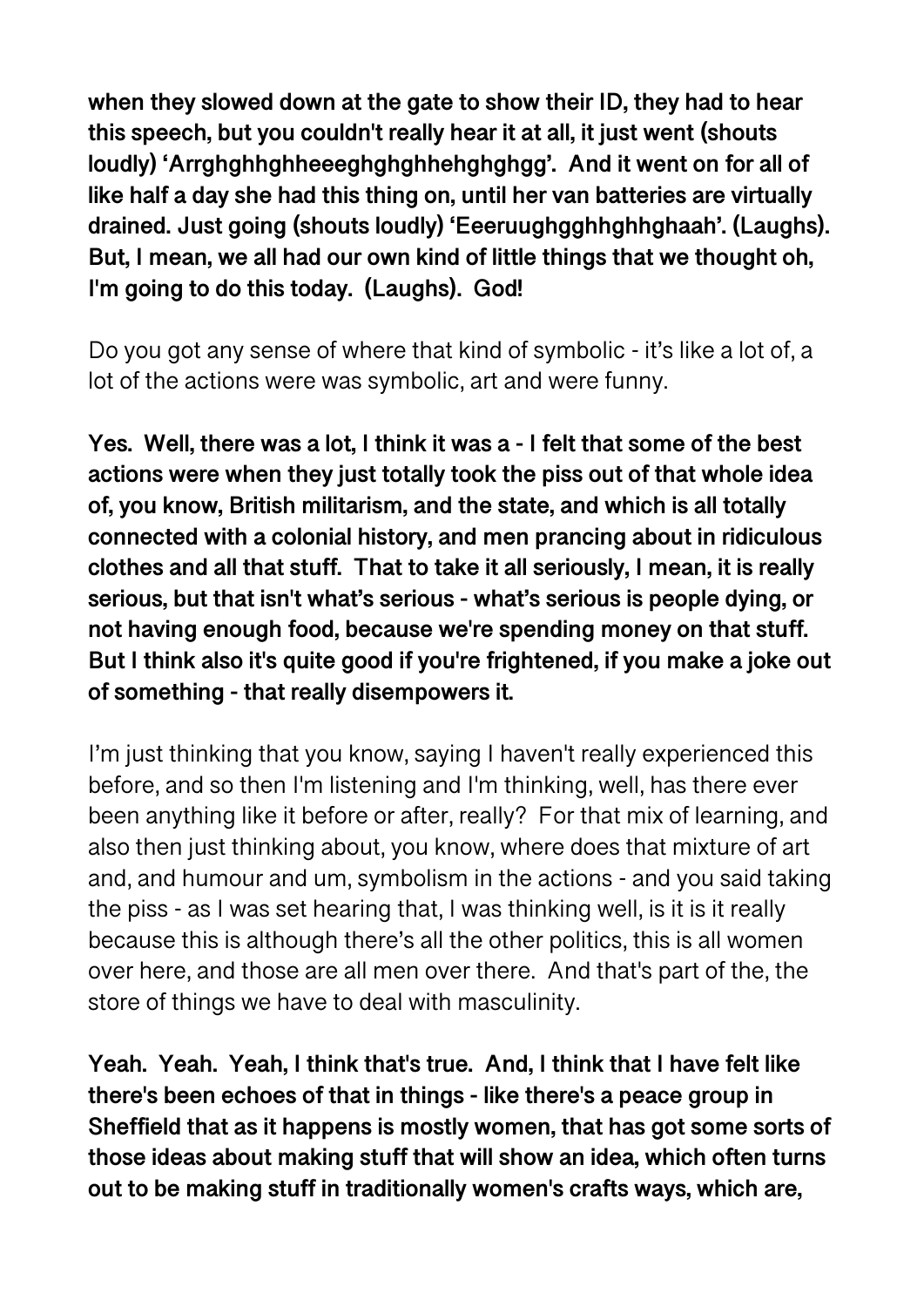**you know, as we all know, not judged to be worthwhile in the same way that forging a rifle, or whatever you do with a rifle is. I think err (laughs), one of my favourite ones was the teddy bears' picnic one, where women had dressed up as teddy bears, except that got a bit loose. And then we were going, we'd got various bits of picnic, and we were - I can't remember when it was, I suppose it must have been sort of Easter time. And we had to climb, we had these two ladders that other people had put up for us who weren't going in. And then we had - there was barbed wire on the top, and you had to get over the barbed wire. But when you had like a tail and stuff, it was quite difficult to get over. And then once you were over, it was like, it was good, and we just danced about and then we sat down for this picnic, and there was quite a few different ones, different picnics going on. And my sister was in a different one. And she said to me that um, they got found by MOD with dogs. And these dogs were obviously not that well trained (laughs), because they were like trying to give them some food from the picnic, and the dogs were like, just and the MOD guys were trying to get the dogs to behave, you know, be like scary dogs, and they were just wanting to have some of the picnic! (Laughs). And then they started rolling these boiled eggs down the hill. And. one of the MOD men said 'Starving children in Africa could have had those eggs.' (Laughs). But yeah, we got we were all like dancing around, and then I can't remember what happened after that, I think they just arrested us and chucked us out, and nothing else happened, I think. But that was very funny.** 

What was that your experience of the different gates?

**Um, well they did feel like they kind of built up a character as time went on. I mean, at first there was only Yellow. And then me and a woman, Sue, we went around to Orange for what - we kind of had two things. One was we wanted a holiday from just that kind of incessant stuff, because you know that thing of visitors like there's a song that says, 'Where do you get your water from?' And that is one of the questions that you just did get very (laughs), it became very hard, you know, to, it's that thing where you become part of a group. And it's really important when you're in a group not to, to be open to people coming in and**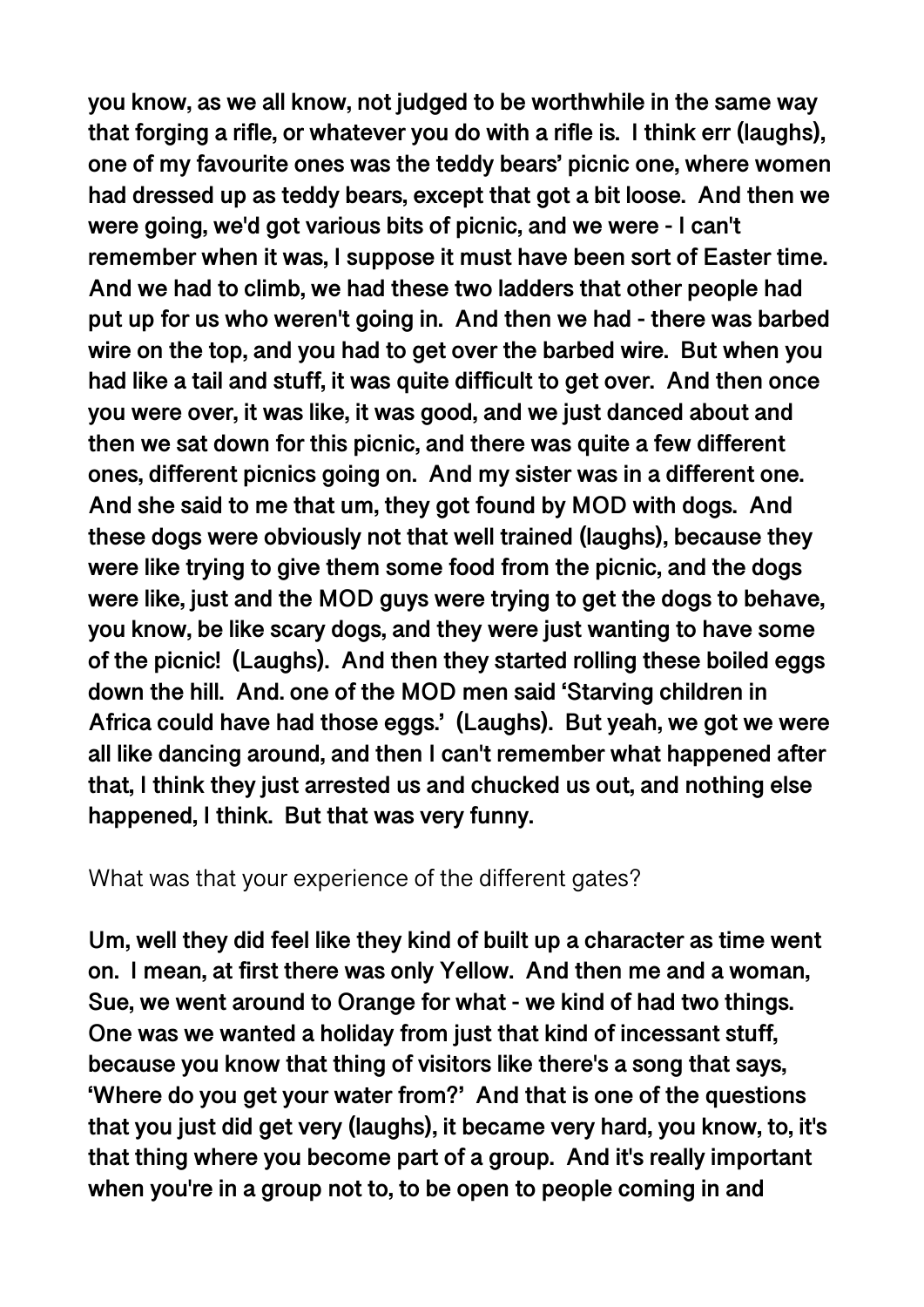**everything, but it's actually very, very hard to sustain that, when people are coming all the time and asking exactly the same questions. And anyway, we wanted to break from that, but also it's like Yellow was on that side. And they could just take, do whatever they wanted to do on the other side, take things out, bring back in, we wouldn't have known, and we both sort of wondering if it'd be possible to move around to there as well. So we went for a week's holiday, and I can remember them being quite itchy about it. They kept coming and asking us if we were staying there, and we were like, we're just here for a holiday. And then we packed up, and then a few weeks later, we did actually go back and set up there. And that was, it was nice at Orange Gate - there was like, there was a gate there but it wasn't used that much. So um, it was peaceful in a way, not as like cut off as Green was. And there was some gypsies living down the road from Orange, like on a bit of land, bit further down, who, they were good -they (laughs) they had these lurcher things that they would go rabbiting in the base. So whenever they wanted to rabbit in the base, they'd shoot the lights out first. (Laughs). So then that was nice, because then it was darker, because it was always really light all night. They used to be this nightingale at Yellow Gate, and I can remember thinking, fucking nightingale, I wish it would shut up. So yeah, Orange - I really liked living there, and there was quite a lot of space to put benders and things up. And I lived there for a bit. And then it felt like we weren't really in the place we needed to be, because it was along that back road that they were bringing stuff out all the time. So then we moved round to Violet. And then we moved to Indigo, and I stayed at Indigo until I left. And that was, um, that was quite tough for Indigo, because basically there was the verge and that was it. Because on the other side of the road was the golf club. (Laughs). And I remember one time I was outside in front of Indigo Gate - in the morning I used to do Tai Chi in front of the gate, and this golf club guy drove past in his Mercedes and went 'Complete bloody nutter!', and wound his window up. (Laughs). But yeah, Indigo was a bit mad, because there was a very thin verge, and you had to be on there. And then there was - the MOD had, that gate was used quite a bit at one point, and they had their own little shack on the other side, and at one point, they started copying us, and they put a little thing up on the**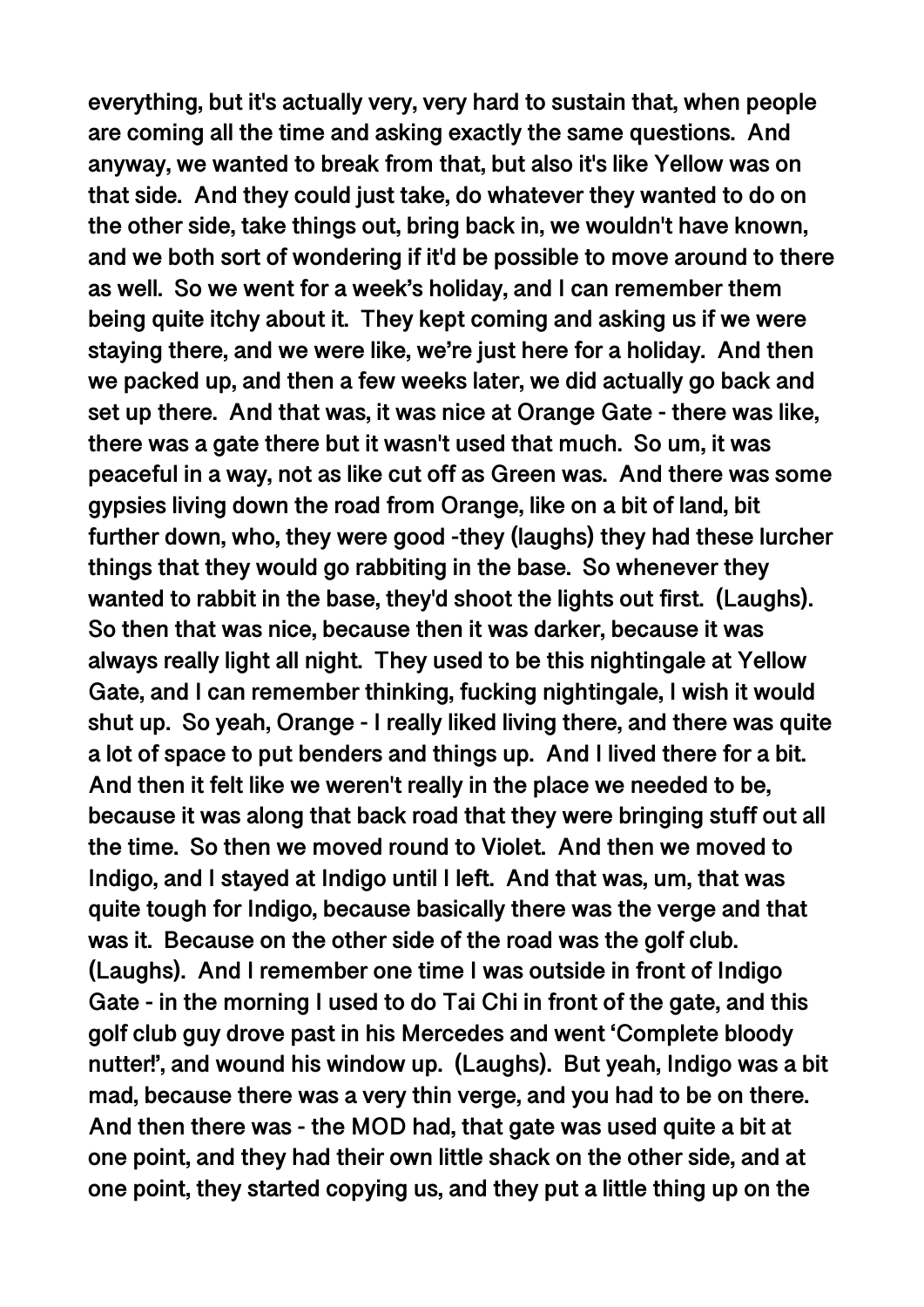**outside their house thing that said Lazy D Shack, and they used to fry up eggs and things, but they obviously got told off one time, because that was all taken away, and they weren't allowed to do it anymore.** 

So they started making themselves at home, then?

**(Laughs). Yeah, yeah. And sometimes occasionally, because the road went quite close to the base inside, sometimes soldiers would come and talk to you. And there was this woman, Mabel who oh god, she was amazing. She, I don't know - she must have been well into her 80s, because I remember her son really didn't like her coming, because he felt that it wasn't safe and stuff. And we were all a bit worried about her. But she used to come up, I don't know - every couple of months or something, and stay over. And I can remember her being at the fence, talking to these soldiers and just telling them off like - and she was like your Nanna, you know, they couldn't say anything to her. They would like bit shamefaced when she was saying 'You shouldn't be doing this,' (laughs). Because that was another thing that you learnt about, about the whole thing about the way that it worked to be in the army, and how you had to pay to get yourself out, and how that wasn't an option for most of the people in there. And the punishments they used to make and do when they'd done something naughty, like run around the base with a rucksack full of bricks and stuff - like just madness, that whole kind of...** 

It's like all of the factors of British society coming together in this one place, you know, gypsies, golf club, Nannas, lads who got no jobs apart from the army.

**Yeah. Yeah. Well, that was, that was where I was when that thing about the permanent evictions was happening. And yeah, there were various methods - Annie had made this bender that was, it was a kind of a collapsible bender that you could pick up and walk away with. Well, that was the theory. It was like slats of wood, in a kind of teepee shape, tied together so that they'd kind of flatten out. So you could just pick it up and go off with it. And then Liz Galst made this bender on wheels,**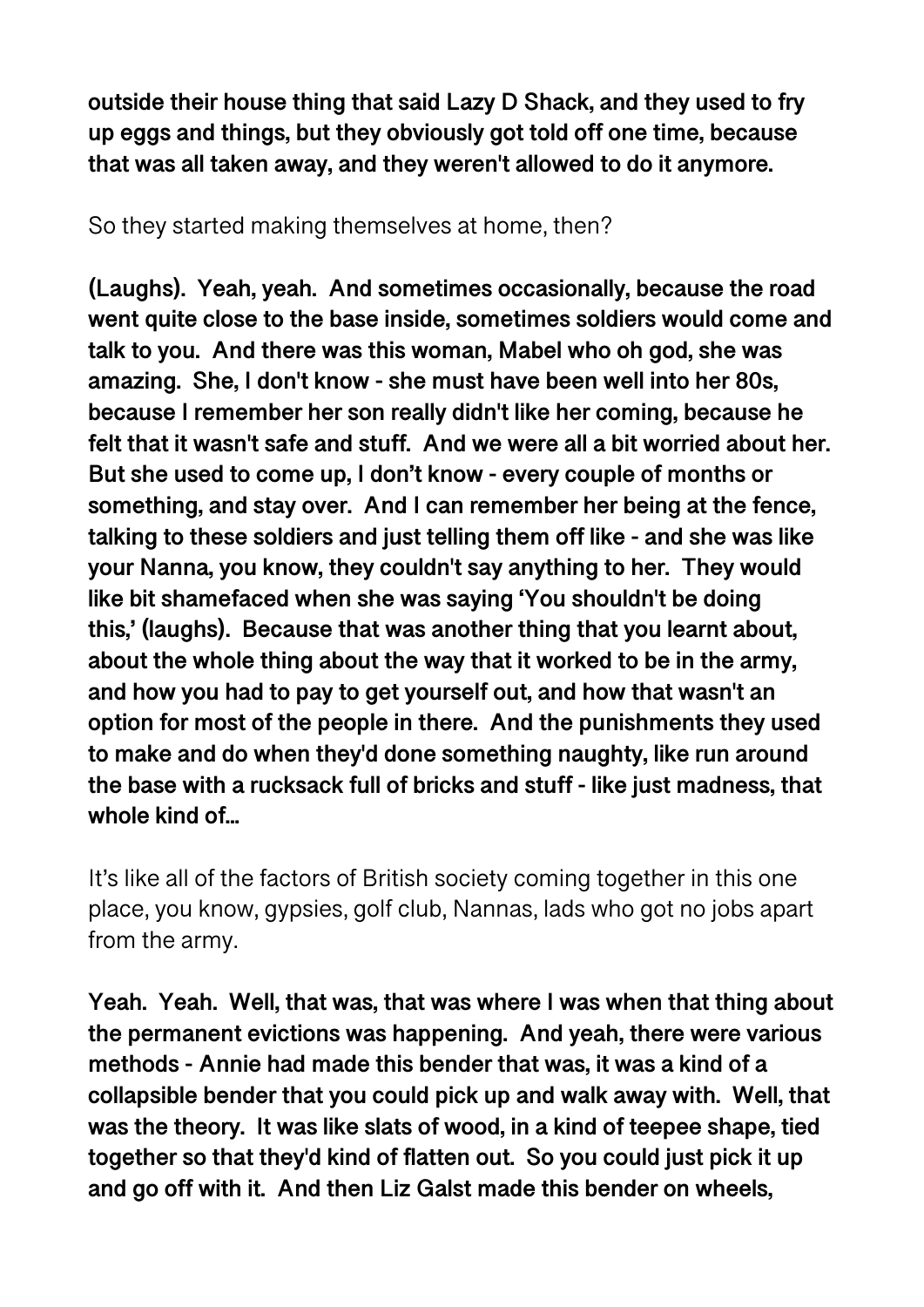**because she was American and she'd heard about how you could claim sanctuary in a church. And she made, she made it was like two (laughs), two quite big pallets, and quite small wheels, really. And then bender on the top, and the thing what - her idea was, when they came to evict she would push the bender down the road to the church that was near to Blue Gate and claim sanctuary there. But the problem was it was actually quite heavy, so it sort of needed at least two women to push it. And one of the problems with being at Indigo was that you didn't have enough women, basically. Trying to keep somebody there all the time was really difficult. And err, so I think in the end, they did evict that bender. But it was very funny while she was pushing it up and down the road. (Laughs). I don't know if she ever actually went to the church, because once you were on the highway, they didn't do anything to you anyway. So I don't know what the response of the church was.** 

And how about the concertina collapsible engineering?

**Well, that lasted for a little while, but then they got that one day. I think there was some days if they - because they used to usually go to Blue Gate first, and someone - if Blue Gate had a woman to spare, they would get someone to come and tell us. But if they didn't, then they'd come to us - because Blue Gate got it worse because they got no warning. But then after they were doing it all the time you kind of gave up on that, so you knew that you weren't going to manage to keep anything, so you were just sleeping out in Gore-texs and stuff. But they managed to get - and we had another theory at one point, which was that if if stuff belonged to other people - like visitors, that they wouldn't be able to evict it, and I can remember we had some chairs that a woman from Kent had written her name and address 'This is the property of Pearl Norton.' But they did evict them, unsurprisingly.** 

So what happened when you got arrested, and ended up in prison?

**Um. Well, that was the No Names action, which was um, - because they'd um, they'd sent Ann down for - I can't even remember how long it was now, some ridiculous amount of time, 2 years or something, it was**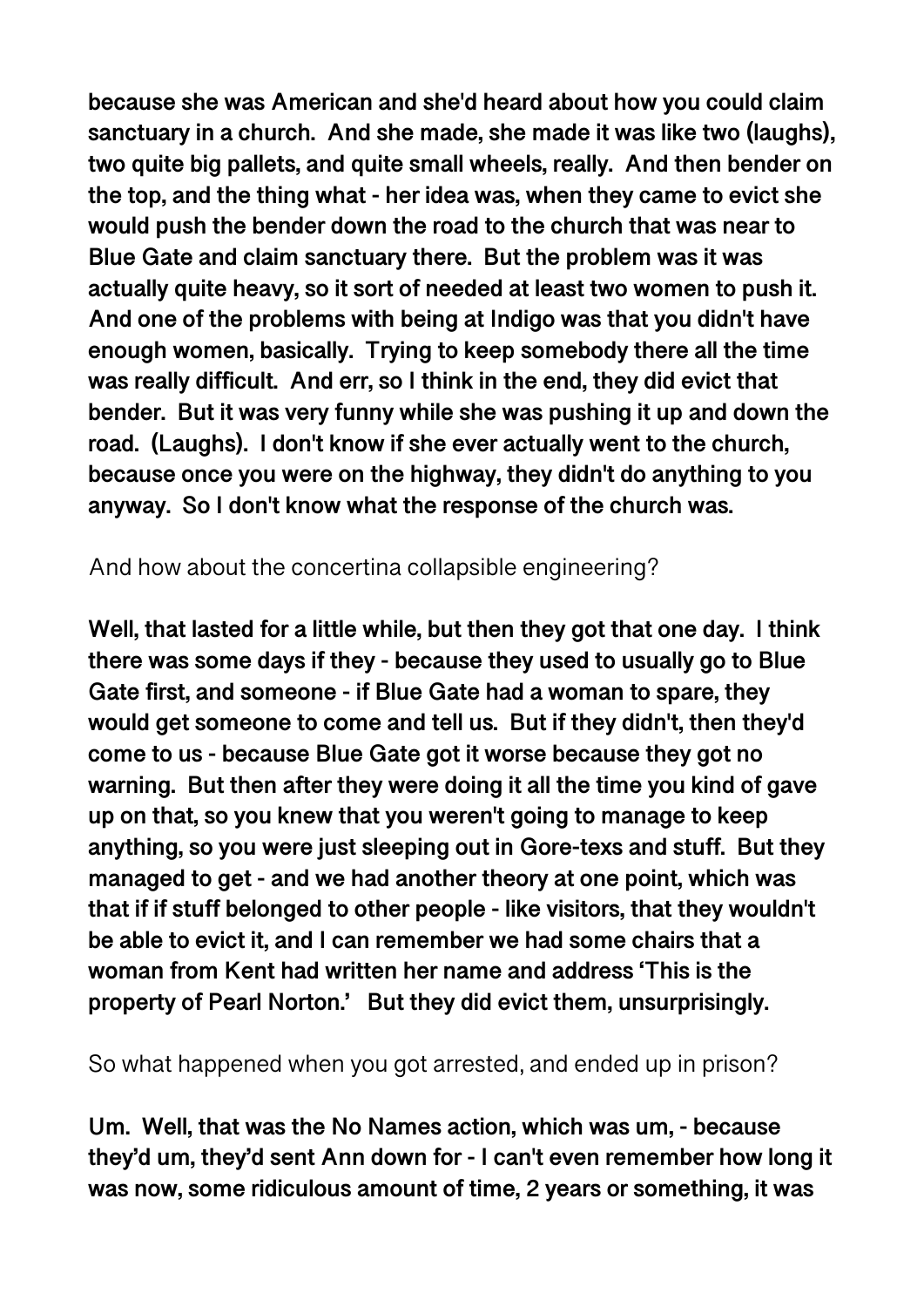**some, something really horrendous. And um, I can't even remember why. I mean, partly they hated her because she was married to a vicar. And she was obviously stepping over some more lines that weren't acceptable. Um. But it was one of those things where they invoked all sorts of, you know, Official Secrets and conspiracy things. And um, we did an action where we didn't give our names. So we knew that they'd have to charge us and send us down straight away, because they couldn't bail us. And we didn't speak at all. Err. Which, the point of that was supposed to be to get some more coverage of that, what happened to her. I don't think it was highly successful on that front. And so...** 

Had there come a point where this have simply become a media war it's like they're getting too much coverage. We've got to prevent them from getting coverage. So...

**Who knows? I don't know, I mean, I imagine we were quite boring by that time. Because you know, things don't stay interesting in the media, do they? I'm sure there was some stuff discouraging - but like, and there was always quite negative stuff about 'Filthy lesbians, you just lie around in the mud', and stuff like that. (Laughs).** 

In their woolly hats!

**Um, I don't really know. I mean, you were always trying to think of ways that you would cast a new light on something, or get to people that you hadn't got to before and stuff. Err. But who knows? I don't know.** 

So you were doing the No Names action?

**Yeah. So we went in the base, but we didn't - um, there were some women cut the fence for us and let us in, so that we weren't found with anything on us. And um, and then, well we just went to prison. We went went to court, and I remember the clerk saying to the magistrate, because we weren't speaking 'Madam you have to be satisfied that they can hear.' (Laughs). And I remember making eye contact with her, and**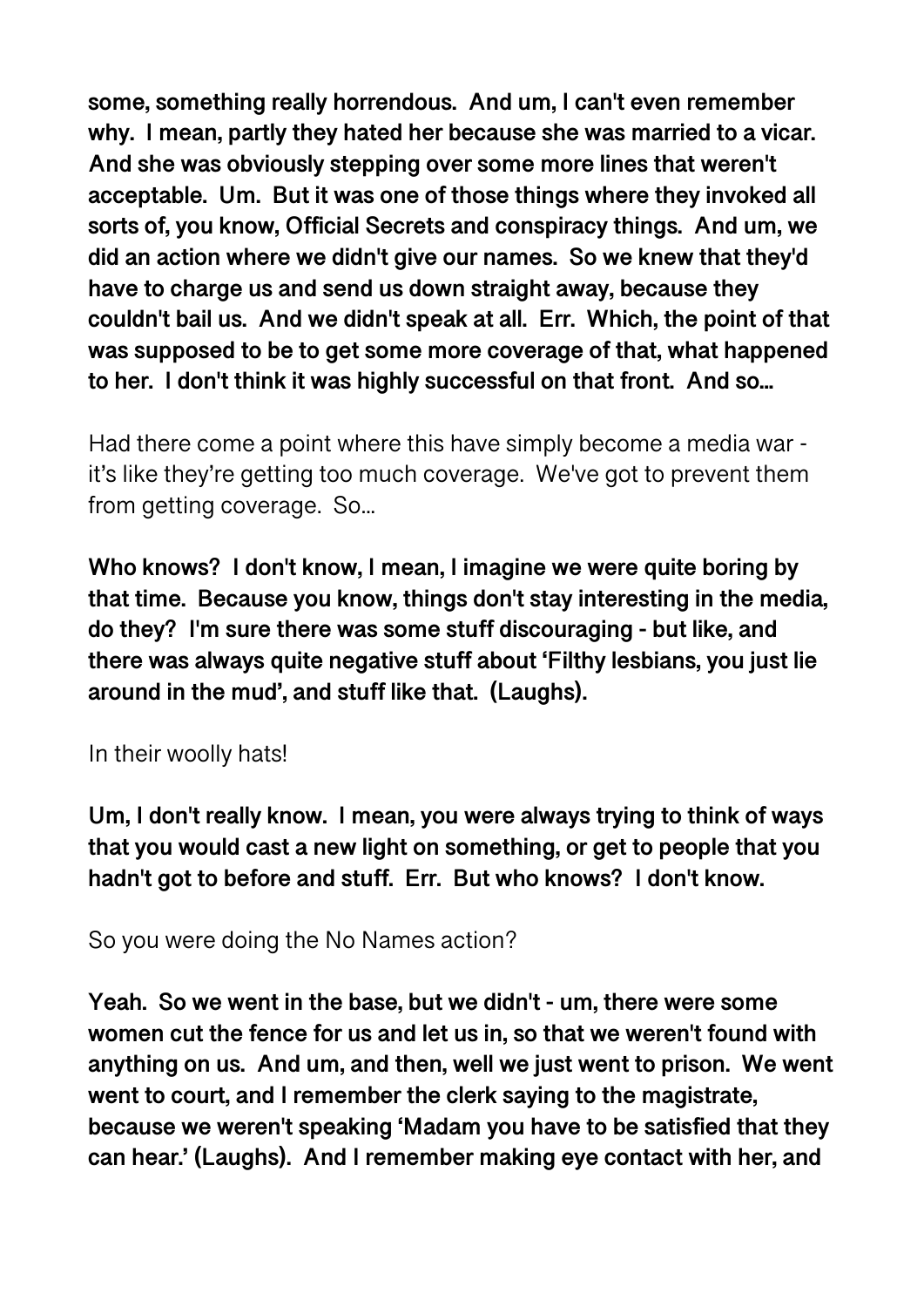**me grinning, and her saying 'I am satisfied', and she didn't crack a smile at all. Yeah so then we got - I can't remember, 14 days I think it was.** 

So was, did you feel, was it just contempt from the magistrate really? Just had no time for you? Or just doing their job? What did it feel like?

**I think I mean, what we'd imagine was that they would be pretty fed up, because they'd have to find bases for X number of women in prison, with no notice. And I think she was quite fed up. But I imagine that she sort of day in day out, I mean, she was a magistrate in Newbury, she would have spent so much time - I mean, we're all down there all the time. There was you know, because women used to come and go and give fake names, and you know, so they, they spent, they must have wasted hours of court time. I can imagine that must have driven them up the wall. Like Jane was saying that one - because there was that, the clerk I think he was called Norman, and I can remember one day being at court for some reason, sat there and he, he was walking through the lobby shouting 'Frida People, Frida People', and he had to do that because it was illegal not to, but he was really cross that he had to run around shouting (laughs). And obviously Frida People wasn't there. I mean, she was probably back in Australia or something! (Laughs).** 

Like Bart Simpson!

# **Yeah, it was a lot a lot like Bart Simpson. (Laughs). Oh god!**

Oh dear! (Laughs). So anyway, you were, you did the No Names. What, what, what was the actual action that you did? Can you remember? Oh, you were going...

# **We just went in the base. I can't really remember, I think we just went in the base and walked around until someone picked us up.**

And then where were you sent to prison?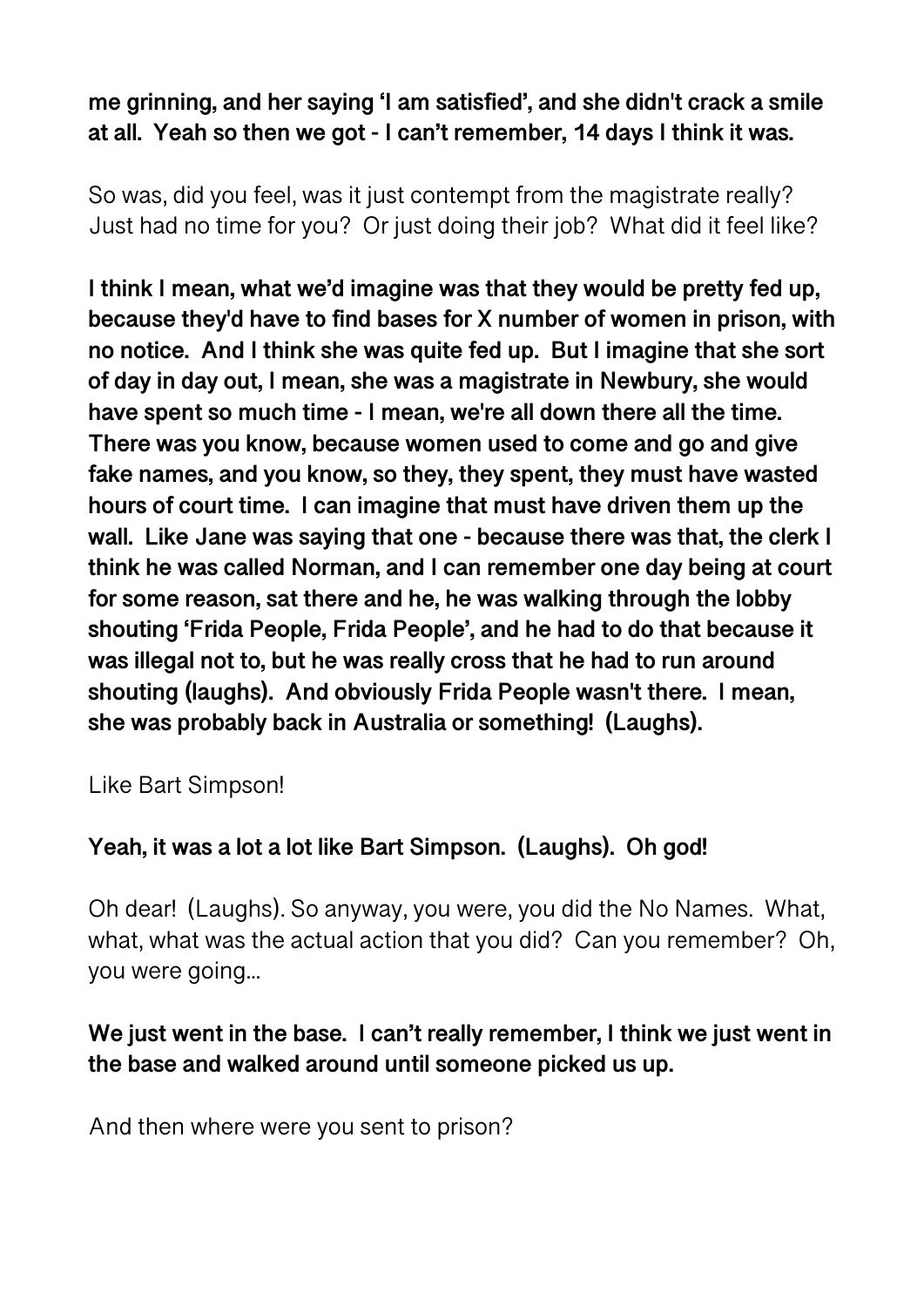**Um. Well, we went to Holloway to kind of get processed. And then they took me and few others to Cookham Wood. But there were - people were sent all over, because they obviously didn't have enough spaces. I mean, although nowadays they pack people in much more, so I mean, it's much worse now than it was then. Err, so I can remember going into Holloway and getting like you had to, you had to strip, and then you had to go like this and twizzle around, so they could see if you had any thing on you, or any birthmarks or anything. Like stand with your hands raised above your head. And then, then they said you could have a bath, and it was like, it must have been there since the Suffragettes - it was like a metal bar with feet. And they gave me about, like, I don't know, 4" of water or something. But it was quite nice to have a bath, because obviously it was quite difficult to have a bath at Greenham. Although we had bath women - we went to their houses. And that's all I can really remember about that. And then then we went to, in this van - which I've always - like those prison vans, I've always thought differently about those since then, because when I see them, I always think oh, there's people in there who are looking out. And that's like their chance to look out. And um, then they kept us away from other prisoners. They just put us in cells together, so that we didn't get to speak to anybody. And they, and they didn't - either didn't give us any exercise, or I think the one time they did, they did all the women from the camp together, and they didn't have anyone else - so they tried to make sure we never spoke to any other prisoner.** 

Why do you think that was?

**Well, I think they thought that we'd be a bad influence in terms of discipline, and power, and taking power. And probably to a lesser extent, that we might make some links that might carry on, and learn things off each other. (Laughs).** 

Which did happen.

**Yes. Yeah.**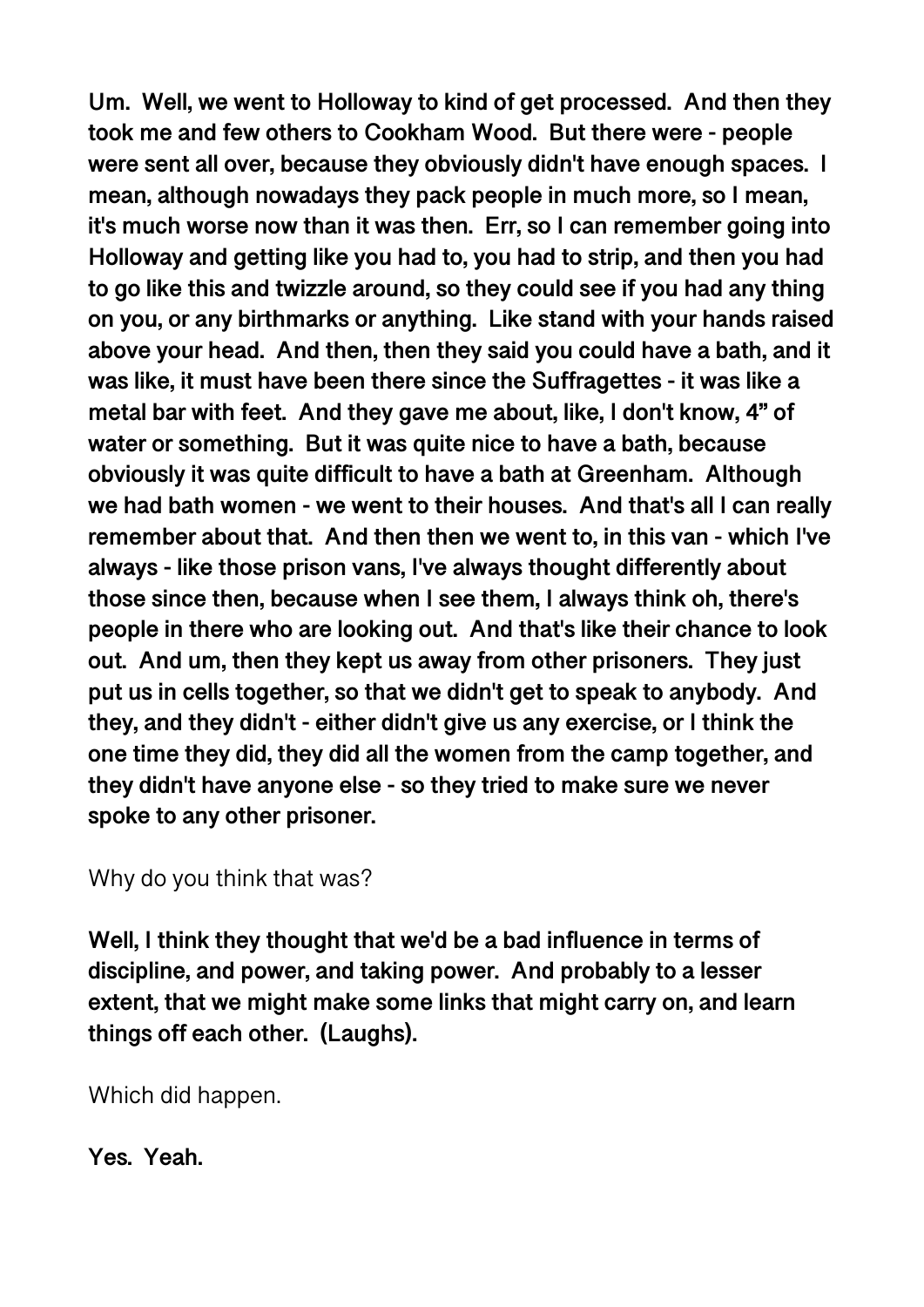So they were right on that one.

**Yeah. And then when we, when we go out, they wouldn't give us a travel warrant, I remember, because they said 'We can't give you a travel warrant, because you haven't told us your name.' (Laughs). So they made us, we had to hitch back, and I remember this guy picking up three of us up, that were going back to camp. And he said, like 'Where have you come from?', and Listy said, I think it was Listy said 'Shall I tell him?' and we explained it to him and I think he took us miles out of his way in the end, but that was quite a - enjoyed. I had quite a few because I used to hitch all the time then, and I had quite a lot of interesting discussions with people when I said I lived at Greenham.** 

Did anybody ever say 'Out of my van, or lorry, or car'?

**Err. No, but there was one person who was like really, really angry, who he didn't check me out, but I kind of thought it might have been better if he had. I mean, he didn't like attack me or anything but he was verbally quite aggressive.** 

My experience was they always knew exactly where you were going. If you were near enough.

**If you were near enough, yeah, well and also the way you smelled, I mean, because I remember one time, I was in London, in Sisterite (spelled phonetically), and I was sort of around the corner from somewhere, and someone came in and said 'Oh, it smells like someone from Greenham's been in here.' And I kind of went 'Yeah, it's me,' and she was so embarrassed! (Laughs). Which I hadn't been meaning to embarrass her, because I could see that you did smell quite bad. You know, like, I mean, your hair was all smoked. And even if you washed every day, like your clothes were like really smoky. So you couldn't sort of not make it be like that.** 

So the general aroma was smoke, rather than unwashed-ness - that probably...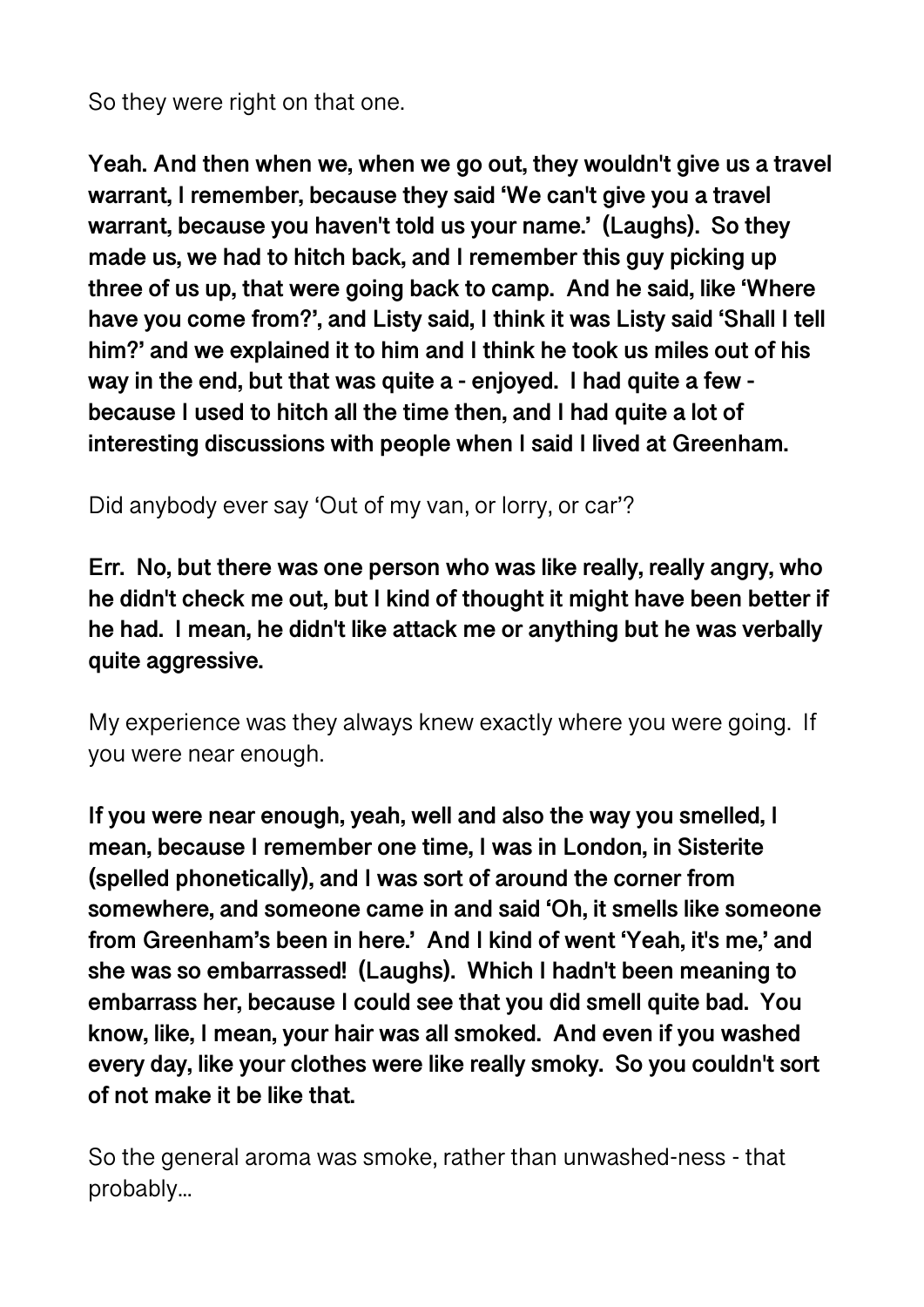#### **Well, yeah...**

#### Overpowered all the others?

**Well, you could wash, I mean, it was quite easy to wash - you could heat some water on the fire. In Orange Gate it was easy to wash, and also Ruth at Orange Gate made a shower, which was very nice. Um. But we had, when we were at Indigo, there was like women who lived in mostly in Newbury, or some in Thatcham, I think, who were like bath women, and our bath woman was called Audrey. And she, she did one time come to visit us. But I think she found that pretty difficult, but she used to like, so I think we used to go maybe once a month, once every couple of weeks. God, I couldn't stand that now, but it was something not that often. And she'd make sure there was hot water, and we'd go to the laundrette and wash everything. And then we'd go and have a bath, and then we'd have clean clothes to put on. And she used to give us a cup of tea and that, and that was - I don't think she was in any peace groups or anything, it was just that somehow other women had advertised for that. And she did that. And that was all she did. And I think there were other women who did it who were much more involved. But...** 

What do you think her motivation was?

**Well, I mean, we did talk to her about that. And she, I think she felt that err, I don't, I don't know that she sort of totally was against the nuclear thing. I think she felt some stuff about the common being taken. And I think she felt that when you were doing something on principle, you should be respected, and that she was going to support it to that extent. There were quite, I think there were quite a few people knocking around who thought we were an eyesore, but still agreed that they didn't want American weapons next door to them.** 

What was the general vibe if you went down to town to shop or - did you feel generally like you were not wanted, or how did it feel?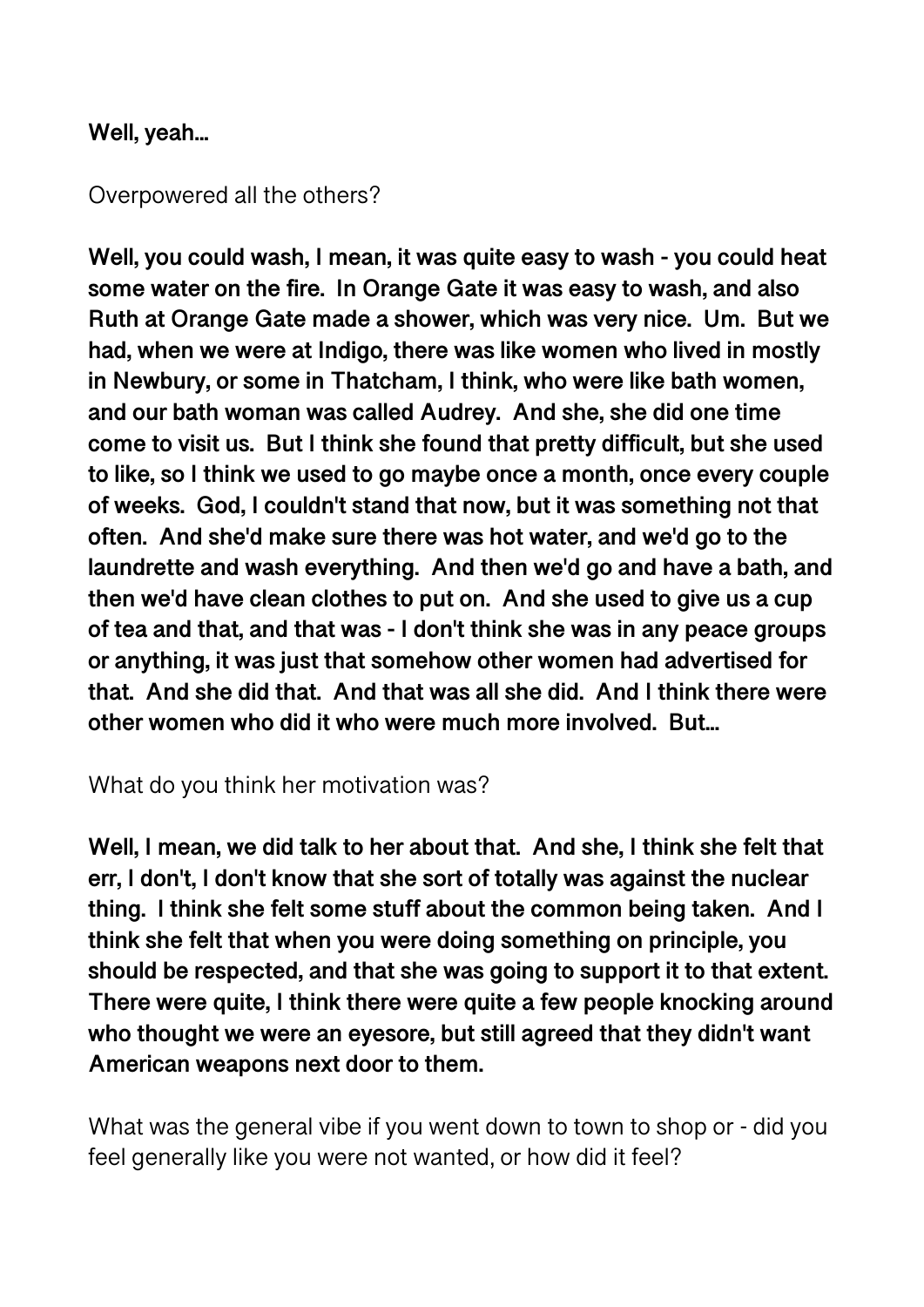**Err. Well I didn't go to Newbury very much. Some people were okay, I suppose if you're going to to the shops, people don't usually refuse to sell you things do they? I do remember being spat at in the street. And I sort of feel Thatcham was a bit nicer. There was, there was a secondhand shop in Thatcham, which Liz used to call (adopts American accent) the Old People Service Store, and I can remember going there, and that they were nice in there. But um, it wasn't like - we didn't really kind of go shopping or anything very often, I suppose. We'd go and get some milk and stuff, if we'd run out maybe, but we kind of mostly managed on what people brought. You know, there was such a sort of weird selection of donations and things. I remember when I lived at Yellow Gate, there was a van drew up from something like Fortnum and Mason, and there was (laughs) about 40 boxes full of tins of Linda McCartney asparagus soup, which Linda McCartney had donated, and we just ate this soup for day after day! (Laughs). Oh god.** 

So when it was time for you to leave, how did you know it was time for you to leave?

**Well, I kind of didn't really. I mean, I think probably I'd, I'd sort of gone past my sell buy date, really. I think the last - there was that ten million women action, which I was very worried about, because there was a lot of discussion around that that felt to me, like it had turned into lunacy. Like that, like, women were saying 'Oh, well, you know, that means one in six women in the UK, has got to come, we can do that.' And I was just thinking no, we can't do that. And that whole idea about getting bigger and bigger being the way to go. And um, I can really remember Sue saying 'Do you think we're flogging a dead horse?' (Laughs). I can just, you know, like there were always those huge meetings that went on for hours. And you were kind of used to that, because everything had to be debated. And then there'd be another meeting. And it turned out to be a completely different lot of women who'd come to a completely different conclusion, then you'd have to have another meeting, (grumbles), I mean, we've all been in those meetings, haven't we?** 

Something about it worked, though.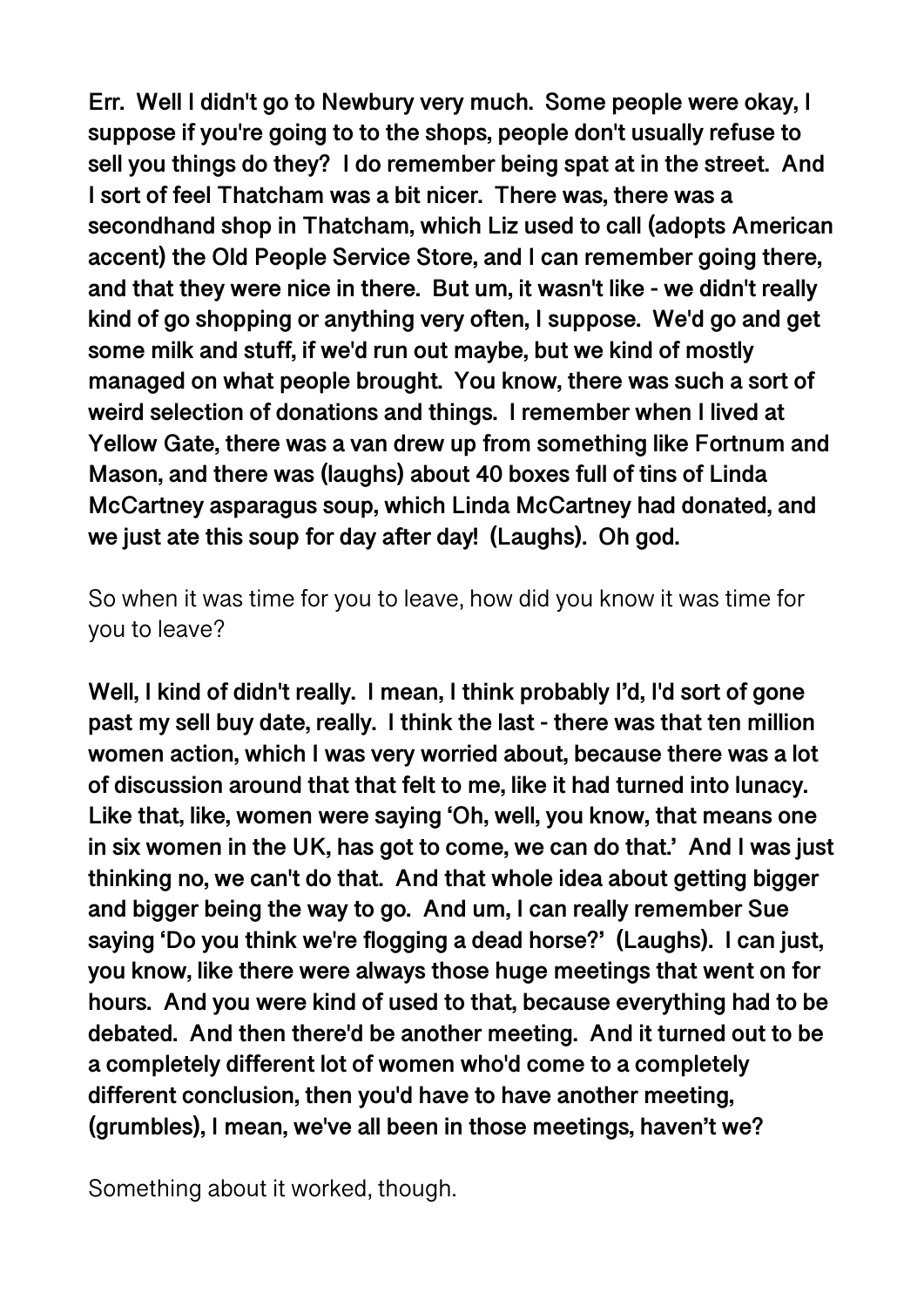**It did, because there wasn't um, I think there wasn't a feeling that you had to get to a point where that was what you were going to do or say or whatever, because of that, no leaders thing. And because you could might do what one woman's idea was, and then another time you'd do what someone else's idea was. And it - there was, I think there was a lot of space for people to just say what they felt, without someone else feeling they had to argue that they didn't really feel that. Um. But there was also kind of, a lot of like these raging things about money, like who needed money for what. And then there was this thing of a money woman, where for one week, if you were the money woman, you had the money, and people had to come to you if they needed some. And they weren't, you weren't supposed to be making the decision about it, but sometimes you were, and I can remember being money women and it was a complete pain in the arse, because people would say to you 'I need this for some particularly..', some crappy thing that just felt they were entitled to. But then Arlene got the money book and threw it in the fire in the middle of one meeting, (laughs) which is probably a very good thing. But it did work. I mean but also there were loads of things where you just thought oh, well that was mad, but I know why I'm here. I know what I'm doing. So I'm just going to not take any notice of that. I've gone off track now. What did you say to me?** 

Well, I took you off track, because I said about the way things - it kind of did work. But you were actually talking about when you decided it was time to go.

### **Okay.**

And you were perhaps a bit past your sell by date, and ten million women.

**I mean, I think those meetings worked fantastically well in some ways. I can remember one at Yellow Gate, at that big piece round the side of Yellow Gate, where there must have been, I don't know, probably about fifty women there in a circle, which, you know, usually you'd say 'Oh, we**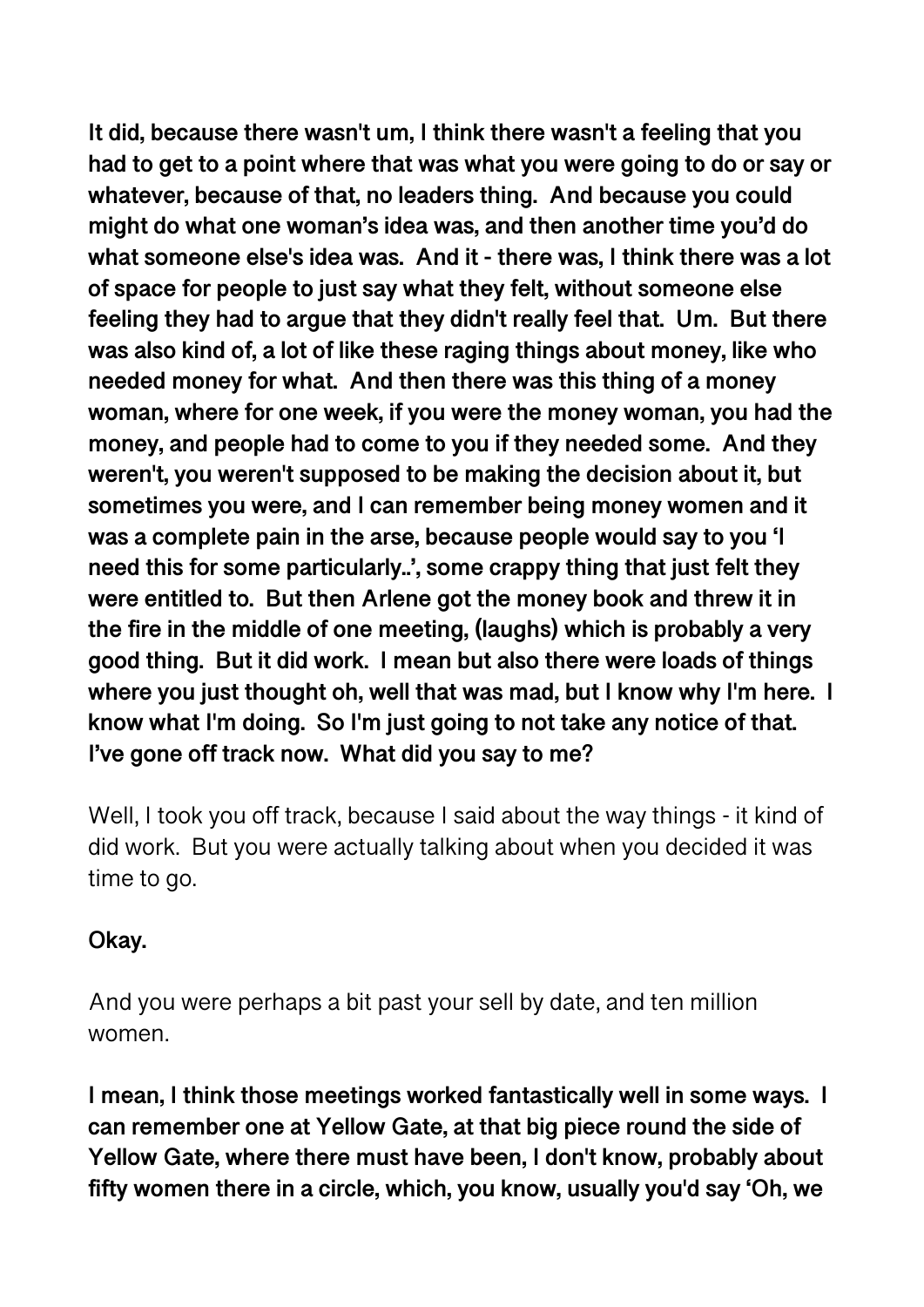**can't do that. You've got to have small groups that report back or something', wouldn't you. But we did that. And everyone was just lying down listening to each other. And it was a meeting that worked. There were other meetings that I felt didn't work - like, there was Wages for Housework came and stirred things up. And there were, there were times when it felt like different gates had got different ideas about what should be happening, and then that made it difficult. But there was also loads of stuff that wasn't, wasn't discussed in a meeting. It was just like, you know, particularly in the winter, I mean, you had to try and cook before it got dark. And then you'd be sitting there and talking about stuff and ideas would come. And it would turn into a plan from just chatting.** 

Which is another way of organising.

**Yeah, yeah. Yeah.** 

Organic.

**Yeah. And then, you know, you might say 'Oh, we're doing this, do you want to join in?' No-one would say 'Oh, I don't think you aught to be doing that.' Well, occasionally that did happen, when there was arguments about who was a legitimate target, when someone put sand in a petrol tank of a - one of the contractors who was self employed, and it ruined his vehicle. There was an argument about whether that was or wasn't legitimate. But in general, it wasn't like - there wasn't an idea that you would say 'Oh, I think that's a really bad idea,' about something that someone was doing - you just thought they're doing it, and I'm not doing it, and that's fine. So it felt quite free in comparison with a lot of groups where it somehow feels like it's very important to have a party line.** 

I can remember, you know, every Channel 4 used to have the Labour Party conference on, and it was composite motion this, and that was the way things were done, and it all had completely hierarchical rather than 'You can do that. I'm not going to.'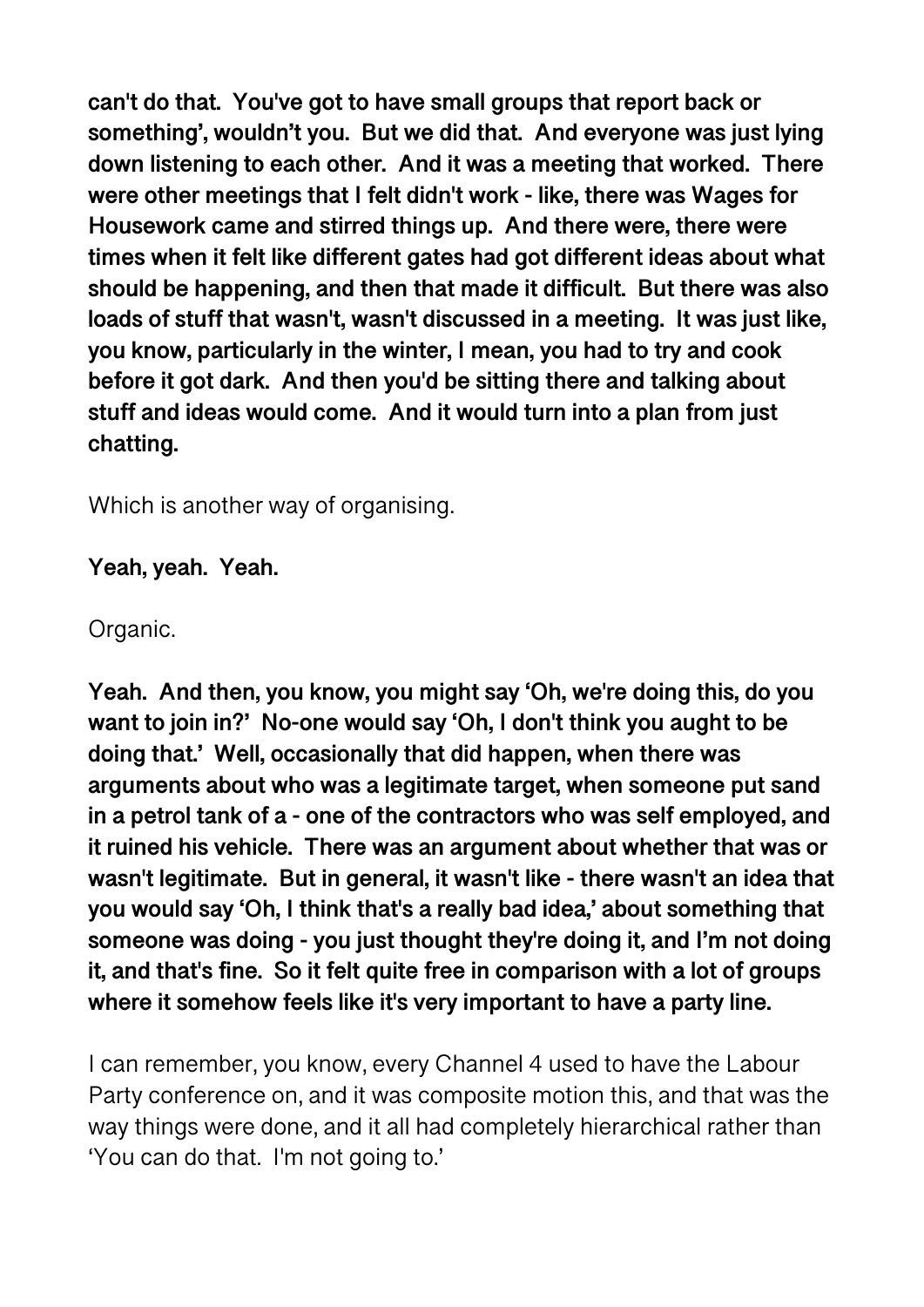#### **Yeah, yeah.**

#### So.

**So yeah. So that that, for me felt a bit like aaah, I feel a bit like we've lost our way a bit here. And then there was also the miners' strike which was happening at that time, and um, Annie had organised this thing of walking from various valleys in Wales to Hinckley Point, to try and make some links about if you're not having coal, then if you're having nuclear you're, you know, that's no better - potentially a lot worse. In terms of, well in terms of everything, how that feeds into the military industry, and cleanliness and accidents, and du-du-du, and so I was involved in doing that, which was actually quite knackering. But we will also sort of involved in going down to picket with - because there had been a lot of links between like there was quite a few women from Cun (spelled phonetically) Valley came to Orange Gate, and there were quite a lot of links with various communities - miners' wives doing stuff. You know there were obvious links there. And we went down to Port Talbot, we went stay in Cardiff for a few weeks in that summer, and went and picketed at Port Talbot, and that was quite an eye opener as well, like the way the police behaved to the men on those picket lines was really violent in comparison to the way they behaved to us. Although there were single instances of people being really violent to women at camp, it wasn't the norm. And the people driving the trucks looked very similar as well. Like guys with dark glasses like... So yeah, we did that, which was knackering as well. And, but because I was away, I started just having an opportunity to think about, about it, and whether I wanted to carry on doing it or not. And I just felt like I'd had enough, really. So then I moved to London. I think I thought I'd go back for weekends and things, but I didn't. I think it felt for a while, like it was quite a hard grind getting enough women. There was a thing about trying not to have one woman on her own at a gate overnight. So I can remember having to walk around to Yellow to try and get some people to come round, so that there'd be enough people to keep that gate open. And then err, I think sometimes we just couldn't do it. So I'm not really very clear on**